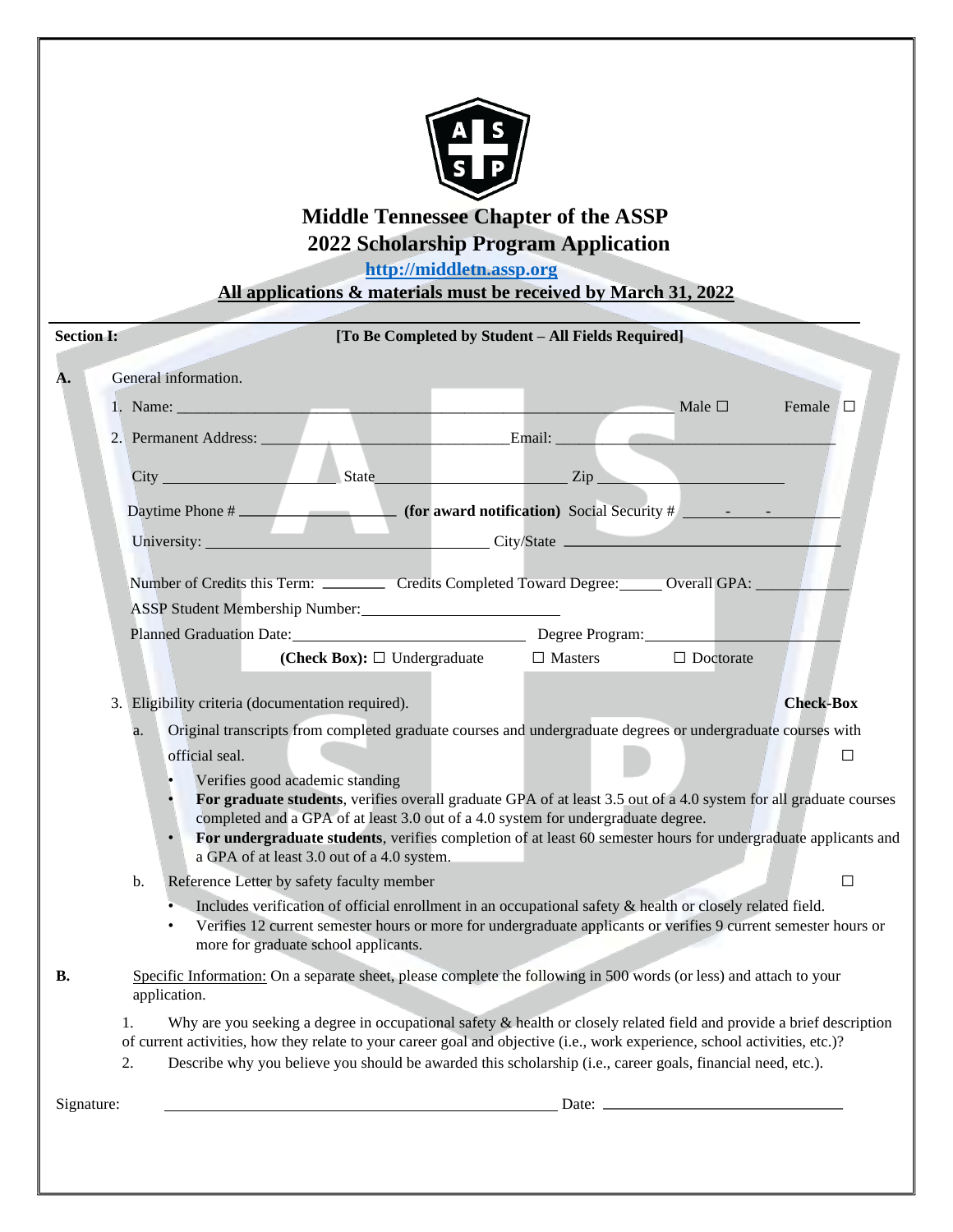|                                                                 | <b>FACULTY MEMBER - PLEASE COMPLETE PAGE 2</b>                                                                                                                                                                                                                               |  |  |  |  |
|-----------------------------------------------------------------|------------------------------------------------------------------------------------------------------------------------------------------------------------------------------------------------------------------------------------------------------------------------------|--|--|--|--|
|                                                                 | <b>Middle Tennessee Chapter of the ASSP</b><br>2022 Scholarship Program Application                                                                                                                                                                                          |  |  |  |  |
|                                                                 | http://middletn.assp.org                                                                                                                                                                                                                                                     |  |  |  |  |
| All applications & materials must be received by March 31, 2022 |                                                                                                                                                                                                                                                                              |  |  |  |  |
| <b>Section II:</b>                                              | [To Be Completed By Faculty Member]                                                                                                                                                                                                                                          |  |  |  |  |
| A.                                                              | Title: __                                                                                                                                                                                                                                                                    |  |  |  |  |
|                                                                 | Institution:                                                                                                                                                                                                                                                                 |  |  |  |  |
|                                                                 | Department:                                                                                                                                                                                                                                                                  |  |  |  |  |
|                                                                 | Address:                                                                                                                                                                                                                                                                     |  |  |  |  |
|                                                                 |                                                                                                                                                                                                                                                                              |  |  |  |  |
|                                                                 |                                                                                                                                                                                                                                                                              |  |  |  |  |
|                                                                 | $City:$ —                                                                                                                                                                                                                                                                    |  |  |  |  |
|                                                                 |                                                                                                                                                                                                                                                                              |  |  |  |  |
|                                                                 | Email: Email: Email: Email: Email: Email: Email: Email: Email: Email: Email: Email: Email: Email: Email: Email: Email: Email: Email: Email: Email: Email: Email: Email: Email: Email: Email: Email: Email: Email: Email: Email<br>Fax:                                       |  |  |  |  |
| В.                                                              | Certification:                                                                                                                                                                                                                                                               |  |  |  |  |
|                                                                 | I certify that applicant:                                                                                                                                                                                                                                                    |  |  |  |  |
|                                                                 | I certify that applicant:<br>includes verification of official enrollment in an occupational safety & health or closely related field program and verifies 12<br>current semester hours or more for undergraduate or 9 current semester hours or more for graduate students. |  |  |  |  |
|                                                                 |                                                                                                                                                                                                                                                                              |  |  |  |  |
| C.                                                              | Attached Reference Letter: Indicate candidate's strong points and why you feel he/she should receive an award.                                                                                                                                                               |  |  |  |  |
|                                                                 | Date:<br>Signature:                                                                                                                                                                                                                                                          |  |  |  |  |
|                                                                 |                                                                                                                                                                                                                                                                              |  |  |  |  |
|                                                                 | <b>Middle Tennessee Chapter of the ASSP</b><br><b>Return application to:</b><br>P.O. Box 40641                                                                                                                                                                               |  |  |  |  |
|                                                                 | <b>Nashville, TN 37204-0641</b>                                                                                                                                                                                                                                              |  |  |  |  |
| Attn: Ron A. Kirsch, Ph.D.,                                     |                                                                                                                                                                                                                                                                              |  |  |  |  |
|                                                                 | <b>ASSP Scholarship Committee Chair</b>                                                                                                                                                                                                                                      |  |  |  |  |
|                                                                 | ONLY SCHOLARSHIP RECIPIENTS WILL BE NOTIFIED                                                                                                                                                                                                                                 |  |  |  |  |
|                                                                 |                                                                                                                                                                                                                                                                              |  |  |  |  |
|                                                                 |                                                                                                                                                                                                                                                                              |  |  |  |  |